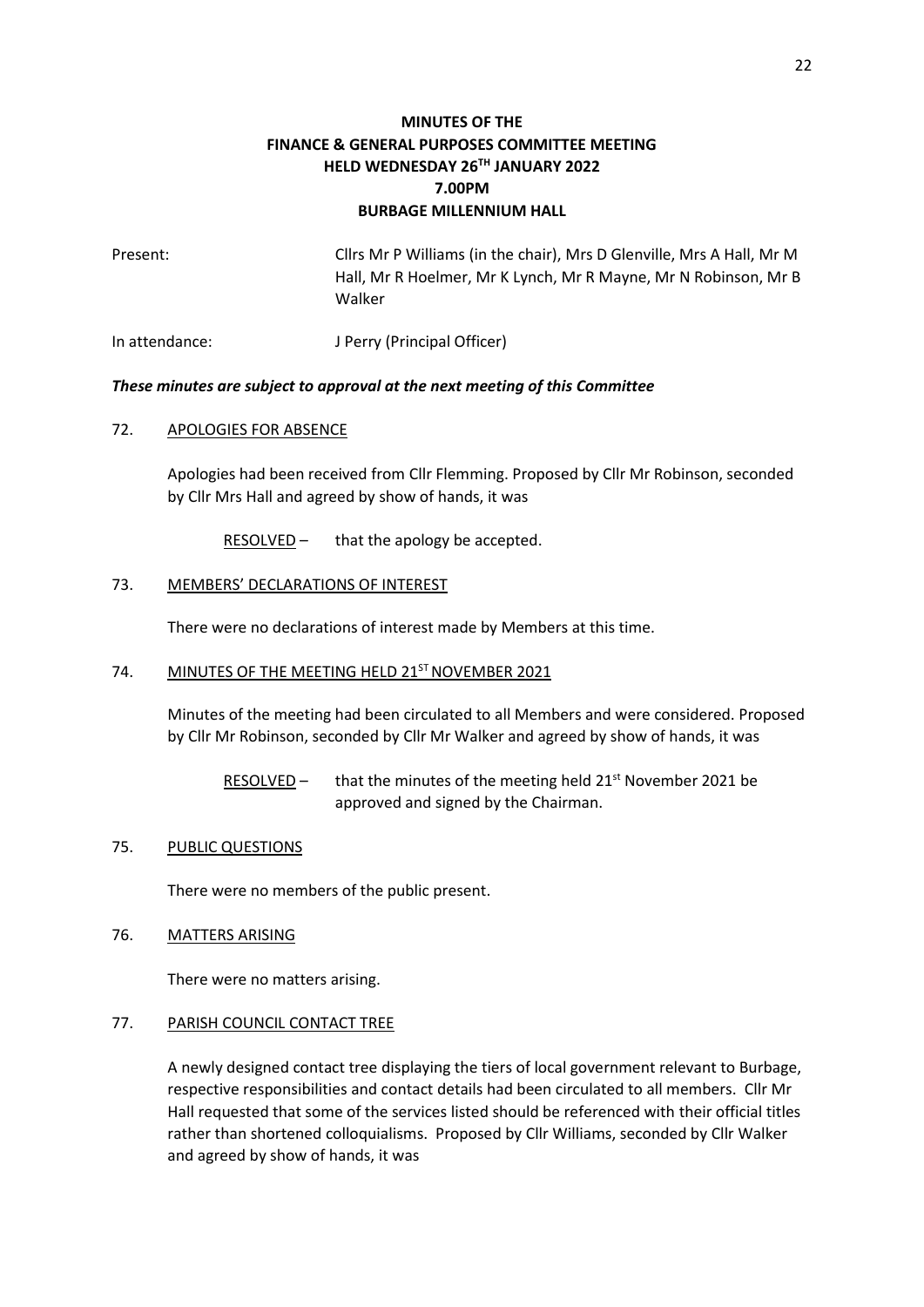RESOLVED - that the contact tree as circulated, with appropriate editing, be used for publishing on all Council media platforms.

# 78. PURCHASE OF ALLOTMENT LAND AT BLACKWAYS MEADOW

Correspondence had been circulated to members which indicated that an individual may be interested in selling a plot or plots at the Blackways Meadows allotment site. After discussion, proposed by Cllr Mr Mayne, seconded by Cllr Mrs Hall and agreed by show of hands, it was

RESOLVED - that the Principal Officer contacts the prospective vendor to indicate Council's in principle interest in purchasing allotment plots at Blackways Meadow at the current market value, to be determined by the District Valuer. Further consideration to be made by Council if the response is positive.

# 79. PURCHASE OF AIR PURIFYING UNITS

Cllr Mrs Sherwin had bought forward the possible purchasing of air purifying units for use at Millennium Hall. Some background information and research on models had been carried out by the Deputy Principal Officer and circulated to members. Members did not feel that they had sufficient knowledge on the efficacy of air purifiers. Cllr Mr Hoelmer added that his workplace had installed AEG air purifiers and he would investigate the business decision to instal. Members also questioned whether the air conditioning units installed at Millennium Hall facilitated ventilation and fresh air circulation. It was agreed to discuss again at a future meeting when further feedback is available on the capabilities of the air conditioning units already installed and any further feedback received on air purifiers.

# 80. FREE USE OF MILLENNIUM HALL

Two requests for free use of Millennium Hall had been received and circulated. Proposed by Cllr Mr Robinson, seconded by Cllr Mr Lynch and agreed by show of hands, it was

RESOLVED- that free use of Millennium Hall be given to Burbage Community Arts Festival to host two events in May 2022 as detailed; that free use of Millennium Hall be given to the resident wishing to hold a charity event in aid of The Little Princess Trust in February 2022, as detailed.

# 81. OFCOM REVIEW OF POSTAL REGULATION CONSULTATION – NALC CALL FOR COMMENTS

The circulated request from NALC for comments on the OFCOM Review of Postal Regulation Consultation was noted. A response by resolution would not be made, with members responding independently if desired.

# 82. ELECTRIC CAR CLUB SURVEY

A request had been circulated inviting Parish and Town Councils to take part in an Electric Car Club Survey with the opportunity to attend an online information event to learn more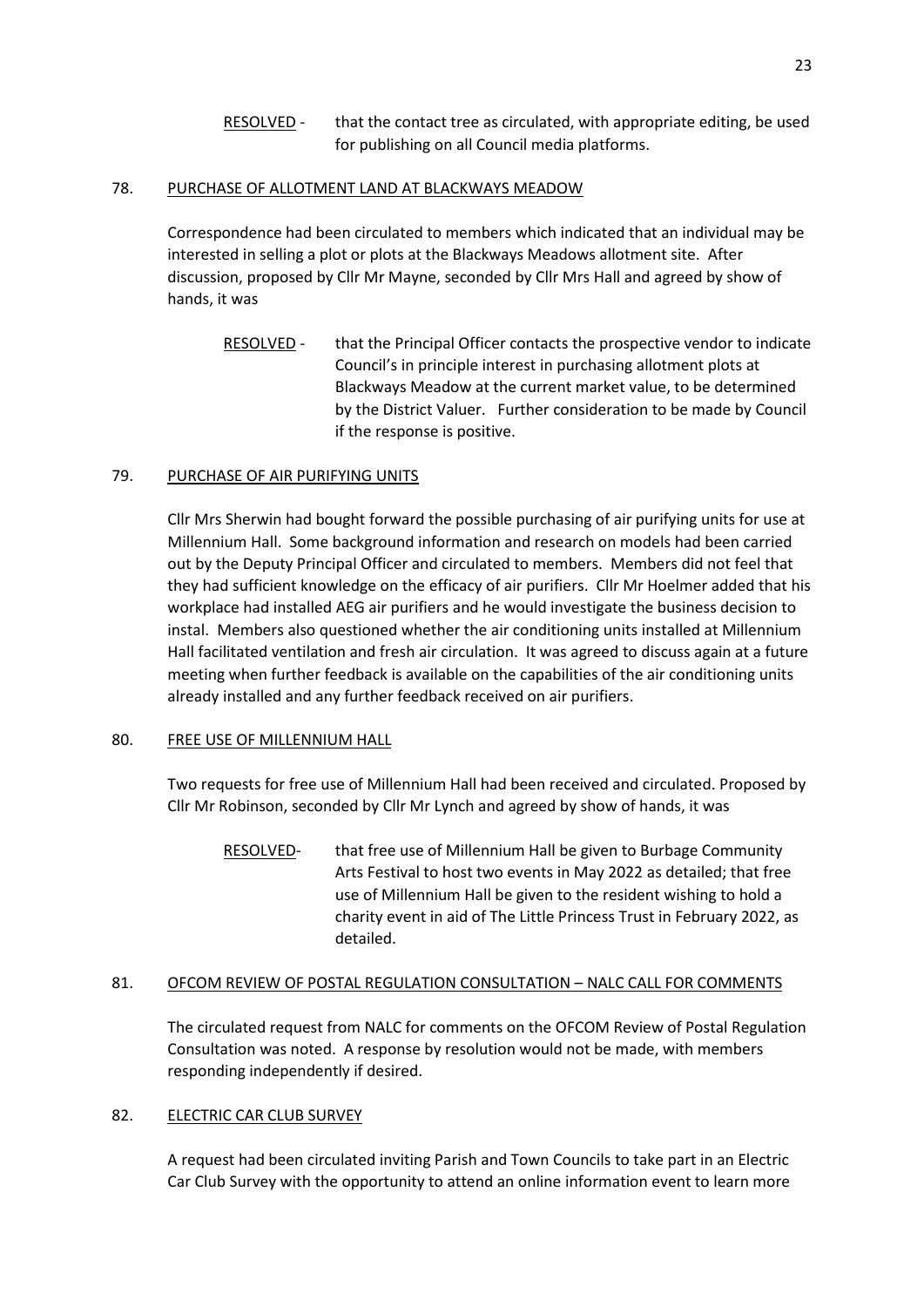about the scheme prior to completing the survey. After discussion, it was agreed that Cllr Williams would attend one of the dates if possible and report back to the next meeting with feedback on the event and any survey response made. Any other member to do so on an individual basis if desired.

# 83. LCC BUS SERVICE IMPROVEMENT PLAN – RESPONSE TO DRAFT ENHANCED PARTNERSHIP PLAN AND SCHEME

An invitation to comment on the LCC Enhanced Partnership Plan and Scheme in relation to the published LCC Bus Service Improvement Plan had been received and circulated. Due to the short response deadline date, the invitation was duly noted.

# 84. VIREMENT FROM NEW PROJECTS RESERVE TO DEFIBRILLATOR BUDGET

Following a previous decision to extend the provision of publicly accessible defibrillators within the village from a further two to three, additional funds would be required to complete the purchase. Proposed by Cllr Mr Hall, seconded by Cllr Mr Walker and agreed by show of hands, it was

# RESOLVED a virement of £500 from the New Projects Reserve be made to the Defibrillators expenditure budget.

# 85. SPORTS HOLIDAY CLUB

A proposal to run a sports holiday club run by Finding Fitness Ltd had been received and circulated. The scheme relies on the parish council obtaining grant funding to facilitate the sessions. The Deputy Principal Officer had taken reference from two other parish councils who have worked with Finding Fitness. The feedback was very positive and both parishes confirmed that they would use them again. Proposed by Cllr Mr Williams, seconded by Cllr Mr Robinson and agreed by show of hands, it was

RESOLVED that Officers pursue working with Finding Fitness Ltd to offer a sports holiday club in Burbage and the Principal Officer to apply for the grant funding to facilitate. The amount of grant funding required to be reported back to this committee prior to any final application being made.

# 86. LCC TREESCAPES FUND

Confirmation of the fund sums and associated grant agreement to plant and maintain 27 trees across the agreed parish landholdings through the LCC Treescapes Fund had been circulated. Proposed by Cllr Mr Mayne, seconded by Cllr Mrs Hall and agreed by show of hands, it was

RESOLVED that the Principal Officer proceed with the LCC Treescape Fund grant agreement as presented over a four year period with a total grant sum of £15,125.13.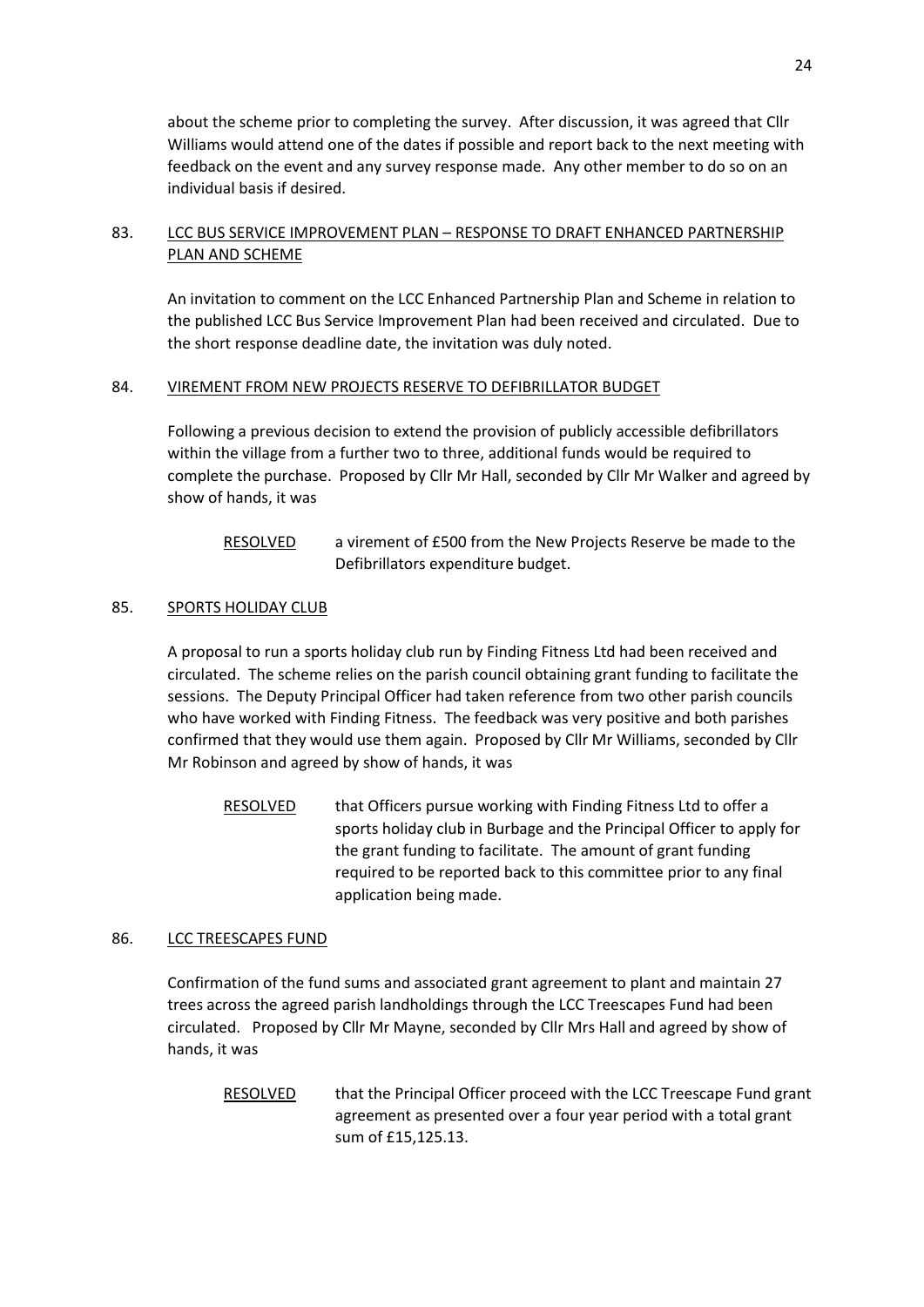### 87. REPORTS FROM WORKING PARTIES AND TASK AND FINISH GROUPS

# 87.1 Allotments

A meeting of the Allotments Working Party had been held on  $18<sup>th</sup>$  January 2022. Cllr Mrs Hall invited comments from the circulated minutes and drew attention to the recommendation regarding a proposal received from Blackways Meadow Allotments Co-operative Ltd (BMAC). Proposed by Cllr Mrs Hall, seconded by Cllr Mr Williams, it was

RESOLVED – that the minutes of the meeting of the Allotments Working Party held 18th January 2022 be approved together with the recommendation: that the Allotments working party invite a representative of BMAC to attend a meeting of the working party to explore further what BMAC wishes to achieve for its sites and neighbours; that Burbage Parish Council do not wish to lease the parish owned and managed allotment plots at Blackways Meadow to BMAC Ltd.

# 87.2 Cemetery

No meeting of the Working Party had been held since the last Committee meeting.

# 87.3 Millennium Hall Development

No meeting of the Working Party had been held since the last Committee meeting.

# 87.4 Remembrance

No meeting of the Working Party had been held since the last Committee meeting.

87.5 Budget

Budget Working Party meetings had been held on 23rd November, 8th & 22nd December 2021 for budget and precept setting purposes for 2022/2023. Minutes of these meetings had been approved by Council on 10<sup>th</sup> January 2022.

# 87.6 Open Space Development

A meeting of the Open Space Development Working Party had been held on 5<sup>th</sup> January 2022, minutes circulated. Proposed by Cllr Mr Hall, seconded by Cllr Mr Walker and agreed by show of hands, it was

RESOLVED - that the minutes of the meeting of the Open Space Development Working Party held 5<sup>th</sup> January 2022; the Principal Officer to proceed with applications to draw down S106 monies as per recommendation:

> £4067.60 from various S106 – Britannia Road Recreation Ground for installation of steps connecting rugby pitch and pavilion; extend